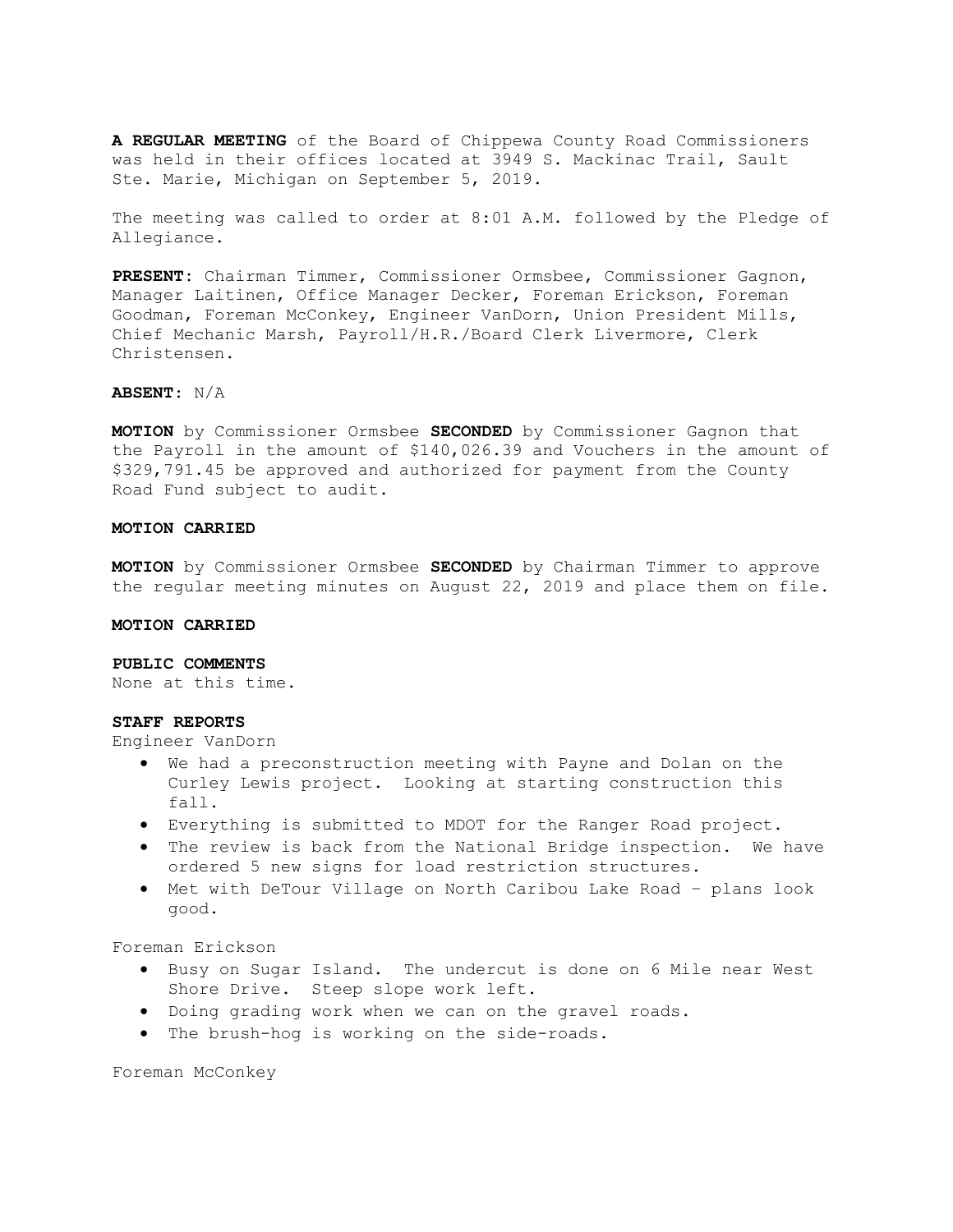- East Clay road work has stopped for now near the home of Don Stefanski as a sign of respect to the family during this time after his sudden passing.
- Brush-hog has been working on Drummond creating visibility at Cream City.
- The shop is busy. The mechanic is getting the trucks ready for winter work.
- We've done some patching as needed.
- Beavers are becoming a problem in the area.

Foreman Goodman

- We are digging a ditch at Maple Block and have about one more week of work.
- The mower is headed back out for more roadside trimming.
- Been completing blading/dragging and other road maintenance.

Office Manager Decker

Nothing at this time.

Union President Mills

. Thank you for the jackets.

Payroll/H.R./Board Clerk Livermore

No Report

Chief Mechanic Marsh

- Next Wednesday, going to Detroit to pick up chassis for a new shop repair truck.
- Getting ready for winter most plows have been repaired.
- Visiting garages to make repair lists.

# MANAGER'S REPORT

- This week we received news of the passing of former employee, Donald Stefanski. We have shut down the work in progress around the family home to give the family some quiet time.
- We had a light week here with the fair last week. The CCRC had good representation at the fair and we got some good feedback on the two plows painted with murals kept on Drummond Island.
- We met with Morgan Stanley on our 457 plan and our 115 trust. We have had discussion regarding their capability to manage a DB plan and be a true fiduciary of funds.
- Participated in a call regarding our unfunded liabilities and the performance of the MERS investments. We would like to request CRA to fund an independent actuarial for 3 counties, looking at demographics, assumptions, and calculations, with CCRC obligated to pay for ½ of our portion.
- Tahquamenon Area Schools would like to borrow some old survey equipment for a construction geometry class. A contact at Michigan Tech. was able to get two full kits sent.